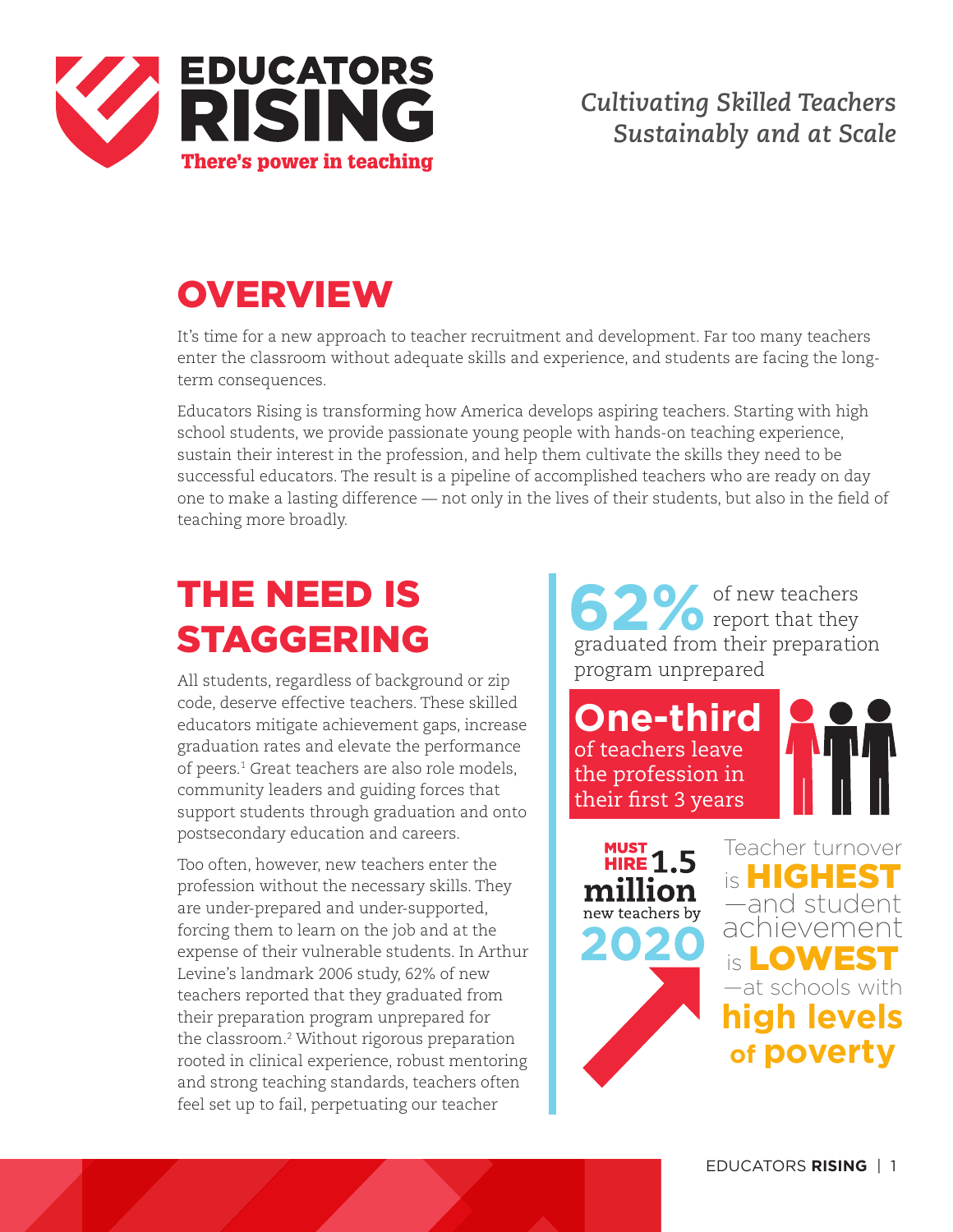retention crisis.<sup>3</sup> Currently, a full third of teachers leave the profession in their first three years.<sup>4</sup> Painfully, teacher turnover is highest — and student achievement is lowest — at schools with high levels of poverty. It's a vicious cycle that won't be broken until we take a different approach to teacher recruitment and development.<sup>5</sup>

The scope of the need is staggering. With the troubling churn and looming retirement of an aging teacher workforce, our schools will need to hire 1.5 million new teachers by 2020.<sup>6</sup> Additionally, within this large pool of new hires, specific needs must be prioritized, including a focus on teachers of color to reflect an increasingly diverse national and student population. America is also facing acute shortages of teachers in the STEM subjects, bilingual educators, male teachers, and teachers who pursued the profession as a ladder out of poverty.

### WHY START IN HIGH SCHOOL?

- • **More than 60% of teachers currently teach within 20 miles of where they attended high school.7** Communities depend on homegrown teachers. Despite this fact, it is striking that relatively few communities have taken purposeful steps to build pipelines for recruiting and developing their future teachers.
- • **States, districts and schools need to engage students on a rigorous path to effective teaching as early as possible** to allow them to explore the profession, gain hands-on experience in the classroom and cultivate identities as young educators.
- • **Educators Rising can elevate student voices into the conversation** about teaching excellence and the future of education and provide a much-needed, student-centered perspective to the national discourse.
- • **Involvement in local Educators Rising programs can increase student engagement and performance.** Research shows that high school students engaged in courses that highlight specific career paths and incorporate academics with relevant, real-world learning opportunities demonstrate higher academic motivation, grades, career selfefficacy, college aspirations and employability skills.<sup>8</sup>

"This program opened up the possibility of teaching to me. I never planned on becoming an educator — I was interested in business. But after spending time in classrooms and working with students, I knew I wanted to teach. Future Educators Association [the previous brand of Educators Rising] also gave me the opportunity to be a real leader in my school and community. I am a true believer in its mission to empower us and show the value of the teaching profession."



OCEY HOLLAND, FEA NATIONAL PRESIDENT, UNIVERSITY OF LOUISVILLE, CLASS OF 2018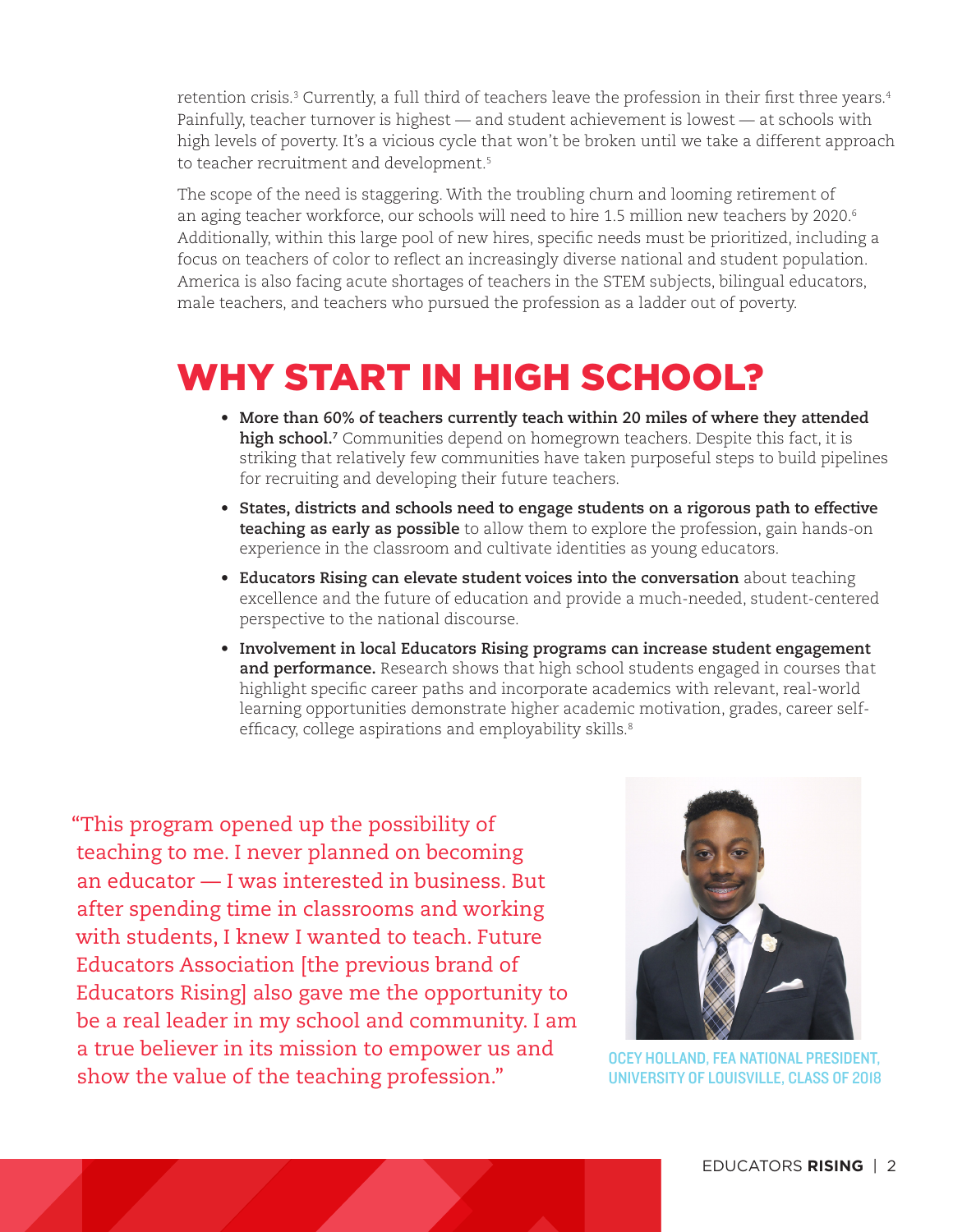# WHAT WILL EDUCATORS RISING DO?

Set to launch for the 2015-2016 school year, Educators Rising will cultivate a sustainable pipeline — from high school through early career — of highly skilled, thoroughly prepared educators who are positioned to excel on day one (see pathway graphic on p. 6). Educators Rising will:



#### **Offer rigorous, hands-on opportunities for students to explore the teaching profession.**

Starting in high school, Educators Rising will promote and support the implementation of high quality co-curricular courses — taught by accomplished teacher leaders — where passionate high school students have the opportunity to explore child development, instructional strategies, and the teaching profession, and engage in hands-on student teaching internships.

Educators Rising will also provide ongoing support into college by promoting and supporting campus-based student organizations that connect like-minded students who are interested in education and give them opportunities to develop their skills through service-learning projects and professional learning events.



#### **Build a national, virtually connected community of rising educators.**

Through its virtual platform, Educators Rising will extend and amplify the impact of these local, school-based programs, effectively raising the bar for what aspiring and developing teachers know and are able to do. With content anchored in the InTASC standards, the virtual platform will offer a host of rigorous curricular resources for teachers leading the high school classes and provide students with critical information to support the development of their teaching craft. The platform will provide myriad opportunities to elevate student voice and connect teaching students with a national network of learners and leaders.



#### **Offer a self-sustaining teacher development model that empowers local teacher leaders.**

Educators Rising will leverage its virtual platform to provide continued support to students as they transition into the workforce. Ultimately, Educators Rising will recruit these educators to become mentors and eventually the facilitators of the Educators Rising co-curricular teaching courses in their local schools. By engaging Educators Rising alums alongside thousands of excellent teacher leaders facilitating local programs, Educators Rising will build a robust, unparalleled national network of aspiring and developing educators and offer every community a sustainable way to cultivate great teachers.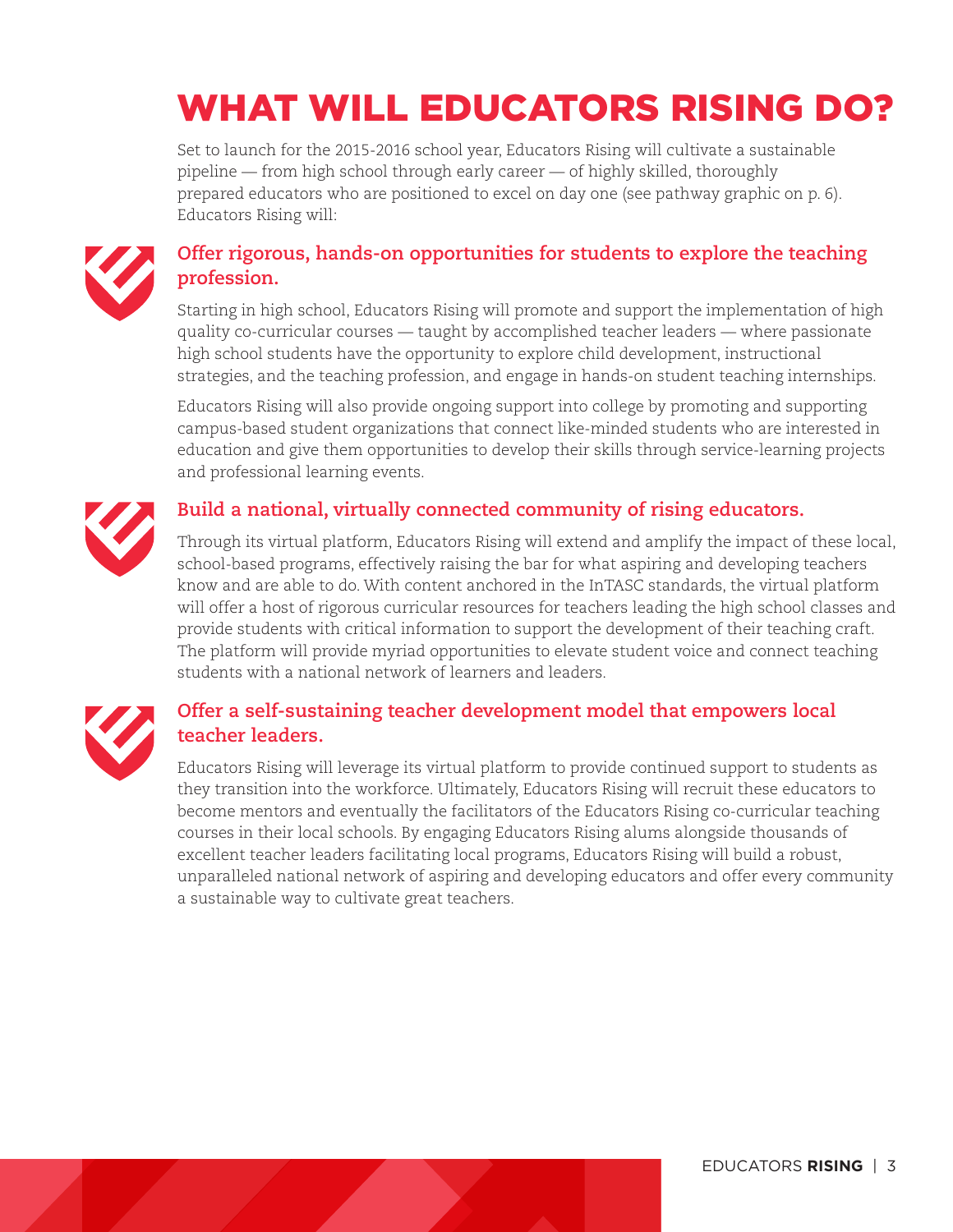

#### **Develop and award achievement badges.**

A linchpin of Educators Rising will be a competency-based virtual badging system in which students will earn badges by submitting portfolios of evidence of their progress on the path to quality teaching. Badges will be earned by demonstrating evidence of appropriate levels of mastery of skills and competencies referenced in the InTASC standards, effectively back-mapping the path to accomplished teaching into the pre-service and pre-collegiate space. Educators Rising will seek endorsements for these badges from reputable teaching organizations (e.g. National Board for Professional Teaching Standards, Digital Promise).



#### **Close persistent gaps in the teacher workforce.**

With a growth strategy that explicitly targets high-poverty areas and communities with majority-minority populations, Educators Rising will provide a systemic mechanism to develop skilled educators to teach in hard-to-staff school districts, as well as to infuse much-needed diversity into the teacher workforce.



#### **Conduct revelatory research on teacher preparation.**

By virtue of the years-long connection that the organization will have on the virtual platform with its diverse national network of rising educators, Educators Rising plans to conduct eyeopening longitudinal research on the recruitment and development of teachers.



#### THE RESULT WILL BE AN EFFECTIVE TEACHER FOR *EVERY* CLASSROOM IN *EVERY* COMMUNITY TODAY, TOMORROW AND WELL INTO THE FUTURE.

# BUILDING ON A TRACK RECORD OF EDUCATOR ENGAGEMENT

Fortunately, Educators Rising doesn't need to build its vision from scratch; it has a long history of interaction with students interested in teaching. It will build on the work of the Future Educators Association (FEA) and Pi Lambda Theta (PLT), two members of the Phi Delta Kappa International family of associations. Each of these organizations has more than 75 years of experience training and inspiring young educators and a combined current membership of over 18,000 aspiring or beginning educators in 50 states. Educators Rising will leverage these networks and their established partnerships with states, districts, schools and institutions of higher education to create this seamless pipeline of skilled educators.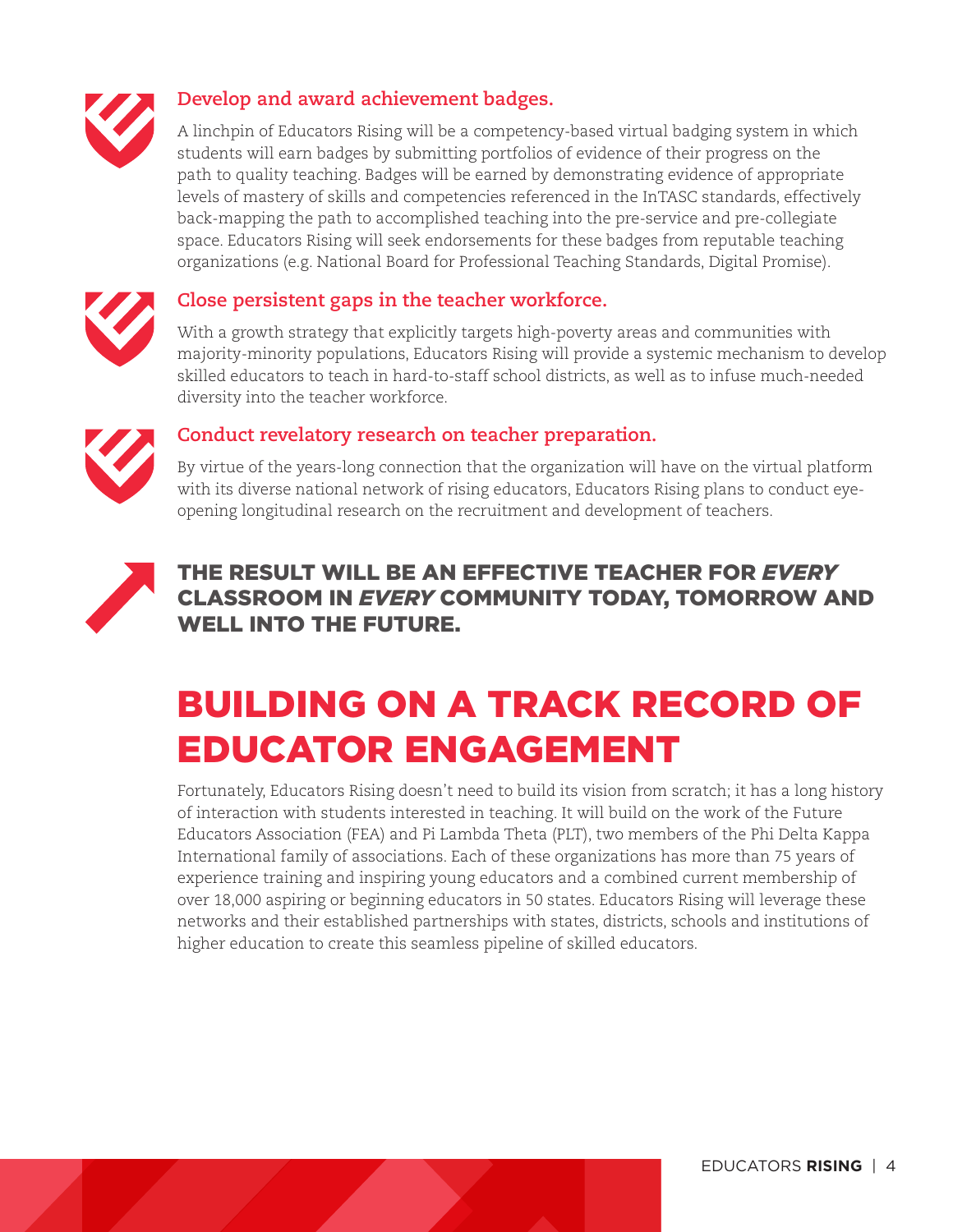# LEADERSHIP

As co-founders and co-directors, Dan Brown and Ashley Kincaid will continue to lead the expansion of Educators Rising at the state and national level.

Dan Brown joined the Future Educators Association as executive director in 2013. He is a National Board Certified Teacher who taught most recently at The SEED Public Charter School of Washington, D.C. He is also the author of the first-year-teaching memoir *The Great Expectations School: A Rookie Year in the New Blackboard Jungle* (Arcade Publishing, 2007), and he contributed a chapter to *The American Public School Teacher: Past, Present, and Future* (Harvard Education Press, 2011). Prior to coming on board at FEA, Dan was a regular blogger on teacher leadership for the Center for Teaching Quality, and in 2012-2013 he served as a Teaching Ambassador Fellow in the Office of Secretary Arne Duncan at the U.S. Department of Education.

Ashley Kincaid is the executive director of Pi Lambda Theta. During her six-year tenure at PDK, Ashley has led efforts to develop new revenue streams and increase member engagement, directed the development of programs and services, and helped facilitate the integration of Pi Lambda Theta into the PDK International family of associations. She has significant experience in nonprofit management and youth development. Prior to PDK, she worked as a management consultant in Austin, Texas, and served as communications director at a Girl Scouts of the USA regional council in the Midwest.

<sup>1</sup>C. Kirabo Jackson and Elias Bruegmann. "Teaching Students and Teaching Each Other: The Importance of Peer Learning for Teachers." *American Economic Journal: Applied Economics* 1, no. 4 (2009).

2 Arthur Levine, "Educating School Teachers." (Washington, DC: The Education Schools Project, 2006), accessed May 7, 2014, http://files.eric.ed.gov/fulltext/ED504144.pdf.

3 Susan Hedden, *Beginners in the Classroom: What the Changing Demographics of Teaching Mean for Schools, Students and Society* (Washington, DC: The Carnegie Foundation, 2014), accessed May 7, 2014, http://www.carnegiefoundation.org/sites/default/files/new\_teachers\_carnegie\_report.pdf.

4 Richard Ingersoll and Lisa Merrill, "Seven Trends: The Transformation of the Teaching Force." (Philadelphia: Consortium for Policy Research in Education, 2012), accessed May 7, 2014 http://www.cpre.org/sites/default/files/ workingpapers/1506\_7trendsapril2014.pdf.

<sup>5</sup>*Ibid*.

6 Thomas Carrol and Elizabeth Foster, *Who Will Teach? Experience Matters* (Washington, DC: National Commission on Teaching and America's Future, 2010), accessed May 7, 2014, http://nctaf.org/wp-content/uploads/2012/01/NCTAF-Who-Will-Teach-Experience-Matters-2010-Report.pdf.

7 Michelle Reninger, "Hometown Disadvantage? It Depends on Where You're From: Teachers' Location Preferences and the Implications for Staffing Schools." *Educational Evaluation and Policy Analysis* 34, no. 2 (2012).

8 Alfeld et al., "Looking Inside the Black Box: The Value Added by Career and Technical Student Organizations to Students' High School Experience." (Washington, DC: National Research Center for CTE, 2007), accessed August 16, 2014, http://www.nrccte.org/sites/default/files/publication-files/looking\_inside\_the\_black\_box.pdf.